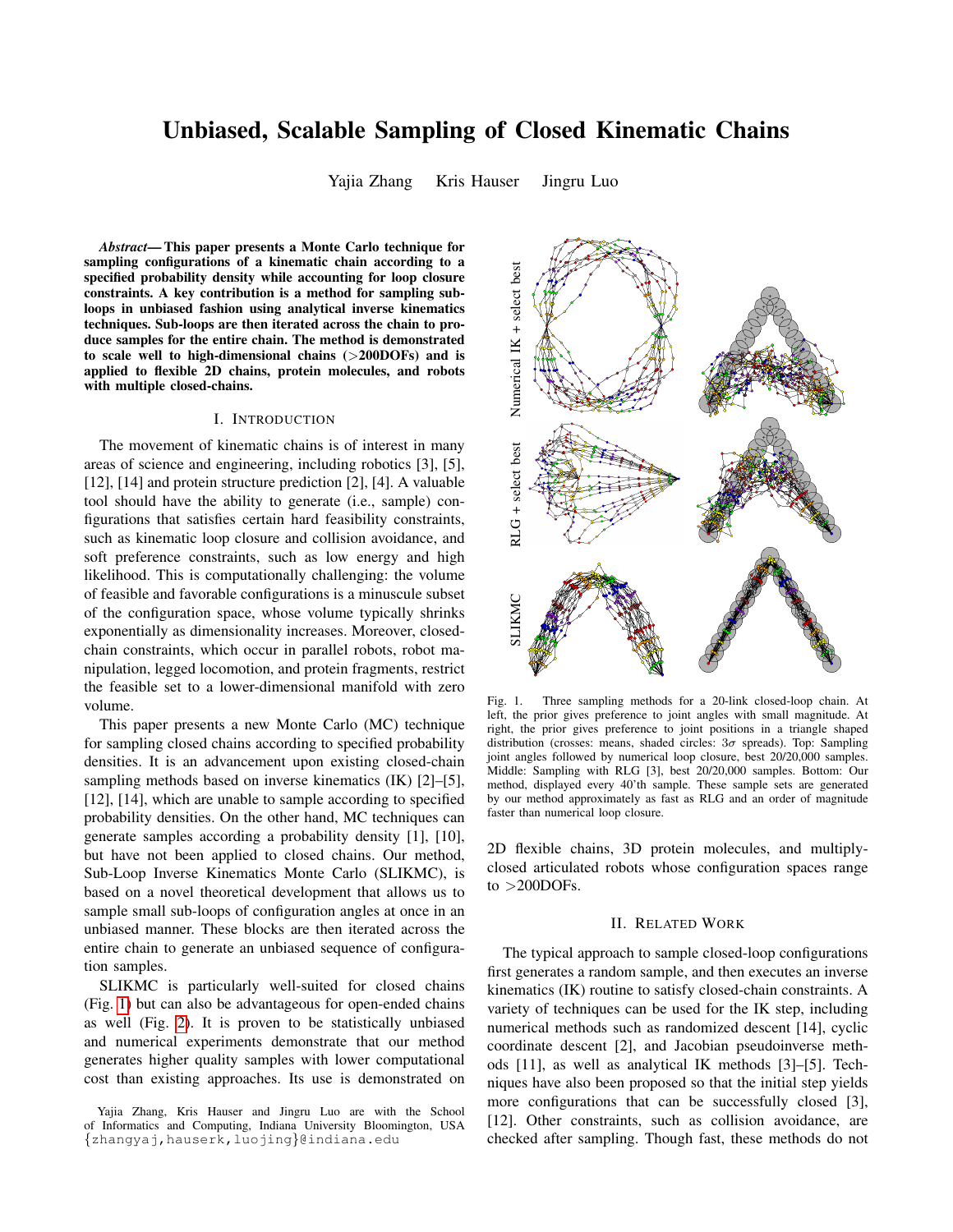

<span id="page-1-0"></span>Fig. 2. Comparing MC sampling methods for a free-endpoint chain with heterogeneous prior distribution over joint positions (crosses: means, shaded circles:  $3\sigma$  spreads). For each method, 400 iterations are run and every 20'th sample is retained, taking ∼10 s on a PC. Left: standard Metropolis-Hastings algorithm (MH) takes steps that are too large and only generates 3 unique samples. Middle: MH with step size reduced by 10 has a higher success rate but slower convergence. Note the lack of variance in the leftmost point. Right: Our method.

take specified probability distributions into account during sampling. This is a particular disadvantage in protein motion, because most configurations have high energy. Some authors in computational biology employ a secondary energy optimization step to generate more plausible configurations [7], [9], [13].

In prior methods it is difficult to discuss properties of the sampling *distribution*, which is throughly entangled with the sampling *procedure*, and hence empirical testing is used to argue that a method samples well. Instead, our method provides a unified probabilistic framework for both modeling a desired distribution and sampling from it in a mathematically rigorous fashion. By doing so we extend the formalism of Monte Carlo methods [1], [10], to handle closed chains.

## III. PROBLEM STATEMENT

## *A. Sampling Framework*

Let the state variables of the system be denoted  $x =$  $(x_1, \ldots, x_n)$ . Hard constraints and soft preferences are encoded into a nonnegative scoring function  $\Phi(x_1, \ldots, x_n)$ . The score must have finite integral, is zero at states that violate hard constraints, and higher values indicate higher desirability. Φ can be considered as an unnormalized density, and our goal is to generate samples with probability proportional to  $\Phi$ , i.e. to sample from the normalized density P:

<span id="page-1-3"></span>
$$
P(x_1,\ldots,x_n) = \frac{1}{Z}\Phi(x_1,\ldots,x_n)
$$
 (1)

where  $Z$  is a normalization term that ensures that  $P$  integrates to 1. It is convenient to represent Φ in *factored* form:

$$
\Phi(x_1,\ldots,x_n) = \prod_i \phi_i(S_i) \tag{2}
$$

where each  $\phi_i$  is known as a *factor* and each  $S_i$  is a subset of  $\{x_1, \ldots, x_n\}$  known as the *domain* of the factor  $\phi_i$ . For example, in protein structure prediction, factors will include Ramachandran plots (statistical knowledge about relating angles between subsequent atoms on the protein backbone), atom-atom self collisions, energy functions, and data from Xray crystallography. For robots, factors may include knowledge about typical joint angles, spatial relationships between points on the robot, and center of mass positions.

Graphical models are inherently factored [6]. A factorization is *sparse* if each variable  $x_i$  is involved in only a constant



<span id="page-1-1"></span>Fig. 3. Sparse graphical model relating  $N$  joint angles and link frames.

number of factors. Sparseness is important to exploit; for example, when a few variables are changed, the change in Φ can be calculated quickly by only evaluating those factors involved (constant vs.  $O(n)$  time).

#### *B. Kinematic Chains*

Consider a jointed kinematic chain with reference frames  $T_0, T_1, \ldots, T_N$ , connected with relative rotational angles  $q_1, \ldots, q_N$ . For simplicity we first describe our method as applicable to a linear chain. Later we will describe how to apply our method to branched structures (e.g., multi-limbed robots and protein side-chains).

Though states can be unambiguously defined with a minimal set of coordinates, e.g.,  $\mathbf{x} = (T_0, q_1, \dots, q_N)$  using standard forward kinematics, this approach eliminates sparsity. A factor defined on  $T_N$  will depend on all variables, a factor defined over  $T_{N-1}$  will depend on all variables except  $q_N$ , and so on.

A key step of our method is to consider an expanded state that incorporates all spatial variables along with the configuration variables:  $\mathbf{x} = (q_1, \ldots, q_N, T_0, \ldots, T_N)$ . The joint probability density is then defined over angles and reference frames of all links along the chain (Fig. [3\)](#page-1-1):

<span id="page-1-2"></span>
$$
\Phi(\mathbf{x}) = \prod_{i} \phi_i(S_i) \prod_{j=1}^{N} \phi_{kinematic}(T_j | T_{j-1}, q_j)
$$
(3)

where each  $S_i$  is now a subset of  $\{q_1, \ldots, q_n, T_0, \ldots, T_n\}$ , and where  $\phi_{kinematic}$  is the forward kinematic transform that defines the frame  $T_j$  in terms of the prior frame  $T_{j-1}$  and the relative angle  $q_i$ . Because the transform is deterministic,  $\phi_{kinematic}$  is an indicator function. Taking the convention that each frame's origin lies on its joint's axis:

$$
\phi_{kinematic}(T_j|T_{j-1}, q_j) = \begin{cases} 1 & \text{if } T_j = T_{j-1} T_j^{rel} R(a_j, q_j) \\ 0 & \text{otherwise} \end{cases}
$$
\n(4)

where  $T_j^{rel}$  is the relative transformation of frame j relative to frame  $j - 1$  and  $R(a, q)$  is the rotation of angle q about axis a. Fixed-endpoint constraints are encoded with indicator factors  $\phi_{closure}(T_0)$  and  $\phi_{closure}(T_n)$  that are zero everywhere except at the fixed frames.

With the new encoding [\(3\)](#page-1-2) every variable is included in only a few factors and the model is sparse. But we must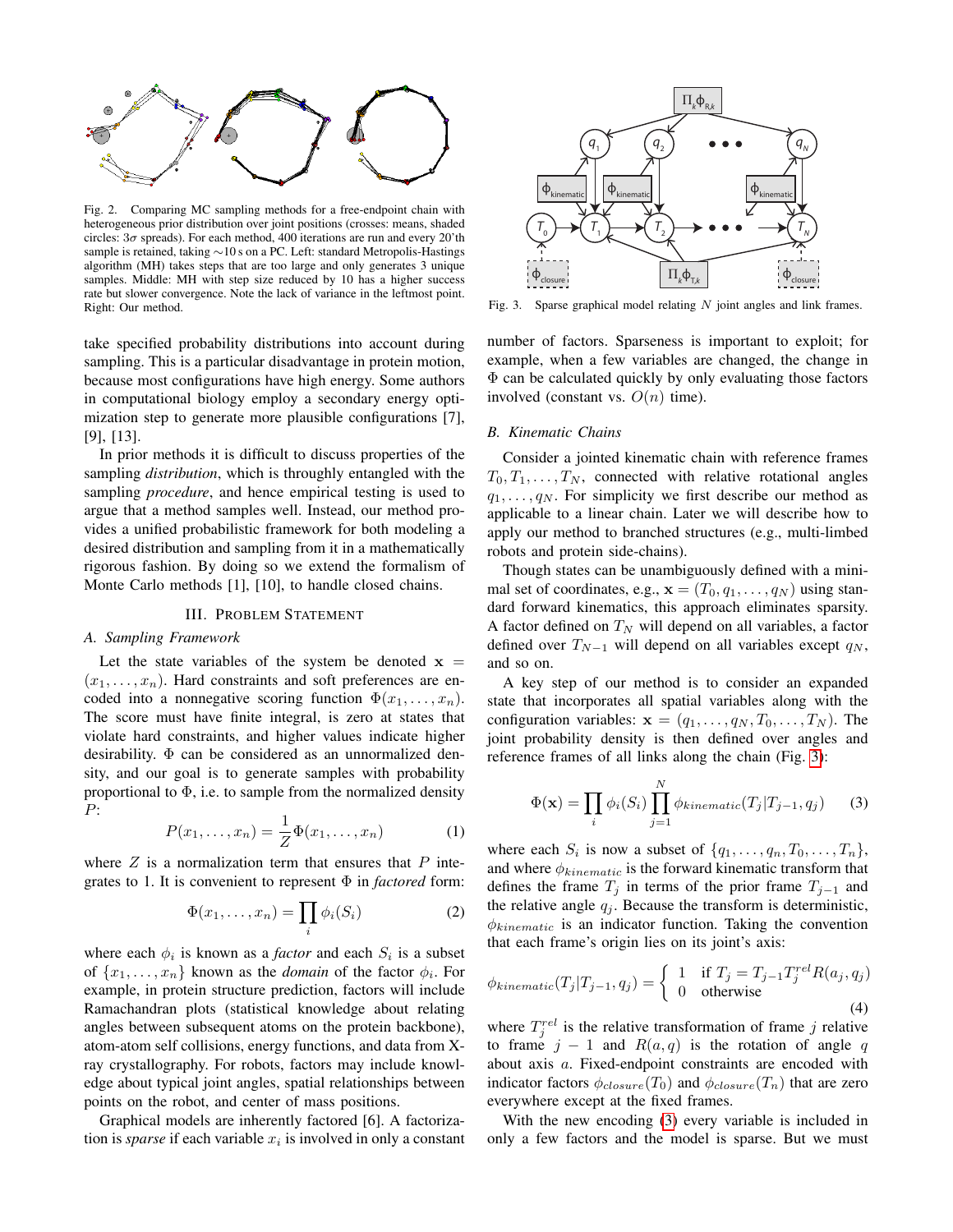

<span id="page-2-2"></span>Fig. 4. A 5-angle block for a planar chain with fixed end frames  $T_{i-1}$ and  $T_{i+4}$ . Two IK solutions exist for the dependent subchain.

now deal with the fact that  $\Phi(\mathbf{x}) \neq 0$  only for x on a lower-dimensional manifold<sup>[1](#page-2-0)</sup> of  $\mathbb{R}^n$ .

# IV. UNBIASED CLOSED CHAIN SAMPLING

<span id="page-2-4"></span>We describe a Markov Chain Monte Carlo (MCMC) method for generating an unbiased sequence of closed-chain configurations according to an unnormalized probability density given by [\(1\)](#page-1-3). MCMC methods start from an initial state  $\mathbf{x}^{(0)}$  and generate a sequence of states  $\mathbf{x}^{(1)}, \mathbf{x}^{(2)}, \ldots$ that forms a random walk whose distribution asymptotically approaches P.

Specifically, the Metropolis-Hastings (MH) algorithm addresses the problem that it is hard to sample directly from  $P$  and compute the normalization factor  $Z$  explicitly. MH generates the sampling sequence as follows:

- 1) Samples a candidate move from  $x^{(k)}$  to  $x'$  from a *proposal distribution*  $Q(\mathbf{x}'; \mathbf{x}^{(k)})$
- 2) *Accepts* the move  $\mathbf{x}^{(k+1)} \leftarrow \mathbf{x}'$  with probability

<span id="page-2-1"></span>
$$
\alpha = \min\left(1, \frac{P(\mathbf{x}')Q(\mathbf{x}^{(k)};\mathbf{x}')}{P(\mathbf{x}^{(k)})Q(\mathbf{x}';\mathbf{x}^{(k)})}\right). \tag{5}
$$

The  $Z$  term in the numerator and denominator cancel out, so we can use  $\Phi$  directly instead of  $P$ .

3) If the move is rejected, then the current state is maintained:  $\mathbf{x}^{(k+1)} \leftarrow \mathbf{x}^{(k)}$ .

The remaining question is how to choose a proposal distribution Q that we can sample from and evaluate. Our key contributions is a technique for sampling closed-chain configurations and evaluating Q *exactly*, which lets us evaluate [\(5\)](#page-2-1) exactly (the so-called *detailed balance* condition) which guarantees convergence to the proper stationary distribution.

## *A. Closed Chain Sampling Procedure*

Let  $M$  represent the manifold of loop-closing configurations. A simple random sample has probability zero of generating  $x$  on  $M$ ; hence, we incorporate inverse kinematics into the sampling procedure. Let us divide the loop variables  $x \equiv (y, z)$  into those of an  $n<sub>I</sub>$ -variable *independent* subchain y, and an  $n_D$ -variable *dependent* subchain z. This division must be chosen such that for any y, there are a finite number



<span id="page-2-3"></span>Fig. 5. Analytical IK implicitly decomposes a 1-parameter manifold M into a set of local charts (top left). The jacobian of a chart (top right) must be taken into account when calculating the sampling distribution Q over M (bottom left). Failure to do so leads to a biased sample (bottom right) on the example of Fig. 1, left.

of loop-closing solutions to z. An analytical IK solver must be provided to solve for these solutions. Such a division for a planar chain is depicted in Fig. [4.](#page-2-2) For 3D chains, a dependent subchain has 6 angles, and all solutions (up to 16) can be determined analytically by finding roots of a polynomial equation [8]. For certain kinematic structures like protein backbones [4] and some robot manipulators, convenient closed-form procedures may be available.

The sampling procedure is as follows:

# Sample-Loop

- 1) Sample values y for the independent subchain at random according to some distribution  $Q_y(\mathbf{y})$ .
- 2) Attempt to close the chain by calculating analytical IK solutions for the dependent subchain.
- 3) If more than one IK solution exists, pick one at random, and if no solution exists, return failure.

# *B. Closed Chain Sampling Density*

We now derive the sampling density  $Q(x)$  using concepts from differential geometry. The candidate sample x' is distributed according to a nonlinear transformation of  $Q_{\nu}(\mathbf{y})$  onto M. In fact, at non-singular configurations the independent subchain forms a local *chart* of M, which is a local bijection between  $\mathbb{R}^{n_I}$  to a neighborhood of M around  $x'$  (Fig. [5\)](#page-2-3).

Since there exists a bijection  $f$  between  $y$  and the neighborhood of  $x$  on  $M$ , the sampling density is given by:

$$
Q(\mathbf{x}) = \frac{Q_y(\mathbf{y})}{s\sqrt{\det G(\mathbf{y})}}\tag{6}
$$

where s is the number of IK solutions at y and  $G$  is the *metric tensor* of the chart  $x = f(y)$  (see Appendix). The inclusion of the metric tensor is a natural consequence of transformation of variables. For example, for the case in

<span id="page-2-0"></span><sup>1</sup>Technically speaking, the density Φ must be considered with respect to a base measure that assigns finite, nonzero density to the manifold.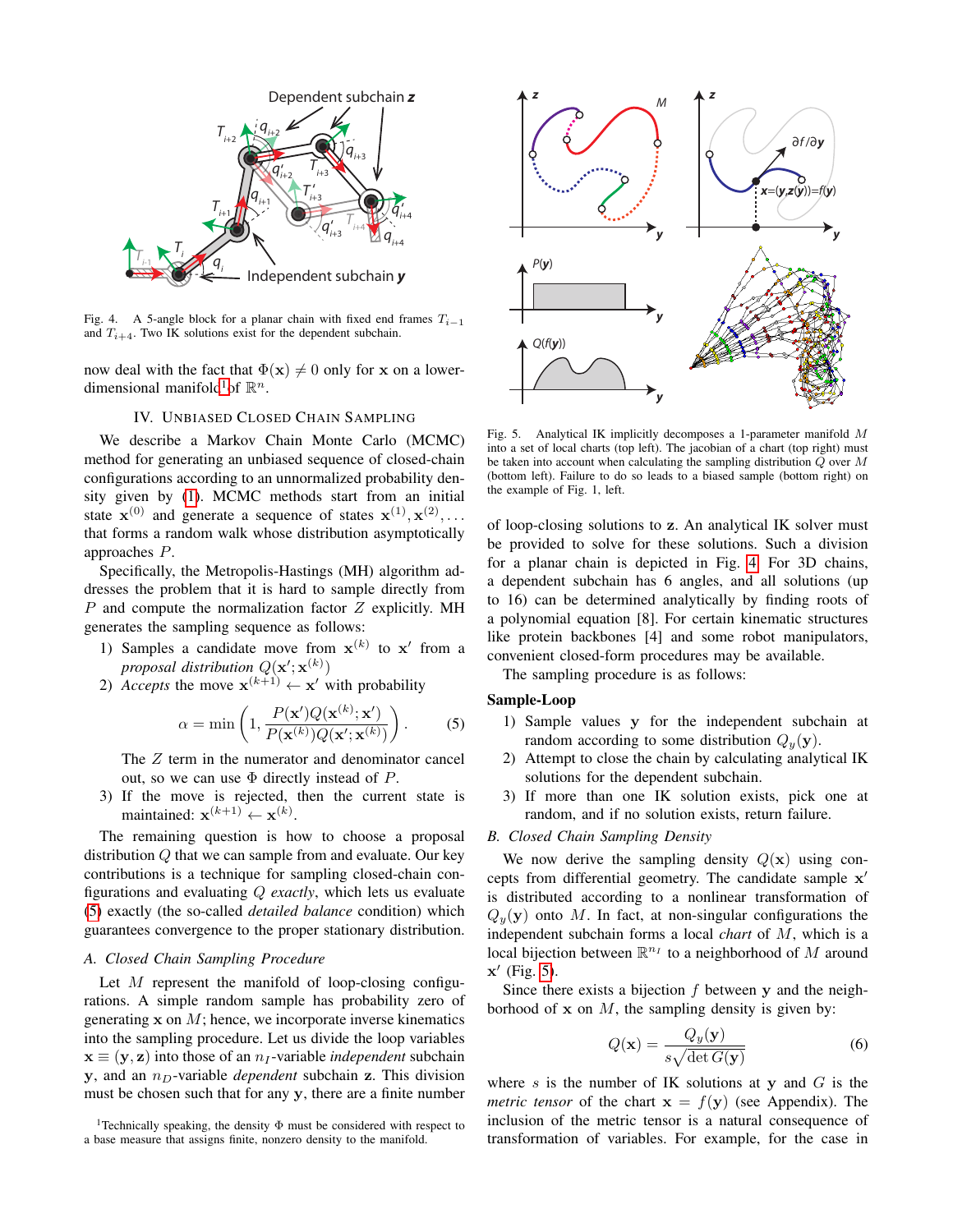which  $y \in \mathbb{R}$ , the metric tensor is the squared arc length of the curve  $f(y)$  (Fig. [5,](#page-2-3) bottom). In general, G is given by

$$
G(\mathbf{y}) = \left(\frac{\partial f}{\partial \mathbf{y}}(\mathbf{y})\right)^T W \left(\frac{\partial f}{\partial \mathbf{y}}(\mathbf{y})\right) \tag{7}
$$

where  $\frac{\partial f}{\partial y}(y)$  is the Jacobian of the function f. Here we have also introduced a positive semidefinite weighting matrix W for the purpose of weighting the relative importance of matching the prior along certain axes. Usually  $W$  is the identity, but it can also set a nonuniform diagonal to account for heterogeneous units (e.g., angles vs. positions).

It is often difficult to explicitly compute the Jacobian of the IK function involved in  $f$ , i.e., it is difficult to evaluate  $\partial$ z/∂y. So, we compute it through the implicit form of the constraints  $C(\mathbf{x}) = 0$ . These vector-valued constraints state that the difference between the terminal frame of the subchain and the desired frame is zero. We have the constraint equation:

<span id="page-3-0"></span>
$$
0 = C(\mathbf{x}) = C(\mathbf{y}, \mathbf{z})
$$
 (8)

Performing the derivative of both sides of [\(8\)](#page-3-0) with respect to y we get:

$$
0 = \frac{\partial C}{\partial y} + \frac{\partial C}{\partial z} \frac{\partial z}{\partial y}
$$
 (9)

and hence

$$
\frac{\partial \mathbf{z}}{\partial \mathbf{y}} = -\left(\frac{\partial C}{\partial \mathbf{z}}(\mathbf{x})\right)^{-1} \frac{\partial C}{\partial \mathbf{y}}(\mathbf{x}) \tag{10}
$$

holds as long as  $\frac{\partial C}{\partial \mathbf{z}}$  is invertible, which is true everywhere except at singular configurations. Each derivative of C in the above expression is a submatrix of the Jacobian and is computed using standard techniques.

Finally, since  $f(\mathbf{y})^T = [\mathbf{y}^T, \mathbf{z}^T]$  we obtain the Jacobian ∂f<br>∂y  $T = \left[ I, \frac{\partial \mathbf{z}}{\partial \mathbf{y}} \right]$  $T$  in which I is the identity matrix.

## V. SLIKMC SAMPLER

Based on the principle that small loops have lower computational overhead and higher acceptance probabilities than large loops, the SLIKMC method scales better to large loops by applying the above procedure on small subloops. Sub-loop sampling is repeated to cover the entire chain via the process of *blocked Gibbs sampling*.

# *A. Blocked Gibbs Sampling*

Gibbs sampling is a MCMC method for sampling from high-dimensional probability distributions by repeatedly sampling univariate conditional distributions. Blocked Gibbs sampling is a generalization that samples *blocks* of variables from their conditional distribution. Indices (resp., blocks) are iterated to cover all variables such that the resulting sampling sequence converges to the desired distribution P. The strategy works because it is often easier to sample from a conditional density rather than a large joint density, and is particularly well-suited for sparse factored models.

Given the current sample  $\mathbf{x}^{(k)} = (x_1^{(k)}, \dots, x_n^{(k)})$  at time k, Gibbs sampling generates the next state  $\mathbf{x}^{(k+1)}$ 

by sampling a single variable  $x_i^{(k+1)}$  from the conditional density

$$
P(x_i|x_1^{(k+1)},\ldots,x_{i-1}^{(k+1)},x_{i+1}^{(k)},\ldots,x_n^{(k)})\qquad(11)
$$

and keeping the remaining variables fixed. The index  $i$  is then incremented from 1 to  $n$  in looping fashion to generate a walk across the entire state. Blocked Gibbs sampling is similar, except that a block of variables  $B \subseteq \{1, \ldots, n\}$  is chosen at once, and the block move is chosen by sampling  $\mathbf{x}_{B}^{(k+1)}$  from the density  $P(\mathbf{x}_{B} | x_{C}^{(k)})$  $\binom{k}{C}$  where  $x_C^{(k)}$  $C^{k}$  are the variables indexed by the complement of B.

#### *B. Algorithm*

SLIKMC takes as input a set of blocks  $B_1, \ldots, B_m$  whose union covers the entire chain. It is assumed that each block yields an appropriate sub-loop for MH sampling.

# $\mathbf{SLIKMC}(\mathbf{x}^{(k)})$ :

- 1)  $\mathbf{x} \leftarrow \mathbf{x}^{(k)}$
- 2) Repeat for  $i = 1, \ldots, m$ :
- 3) Sample a move of the sub-loop  $x_{B_i}$  under the distribution  $\Phi_{B_i}$ . Repeat up to  $n_B$  tries or until a successful move is generated.

4) Output the move  $\mathbf{x}^{(k+1)} \leftarrow \mathbf{x}$ .

The key step is Line 3, which uses the method of Sec. [IV](#page-2-4) to sample the sub-loop while keeping variables in the complement  $\{1, ..., n\} \setminus B_i$  fixed. The score  $\Phi_{B_i}$ calculates the product of factors  $\phi_i$  whose domains  $S_i$ overlap with  $B_i$ , which is more efficient than computing  $\Phi$ from scratch. The parameter  $n_B$  controls how long SLIKMC stays with a particular sub-loop. With  $n_B$  large, it is more likely to generate successful moves, but may spend too long in constrained regions of the chain ( $n_B = 10$  in our implementation). Assuming sparse probabilistic models and constant sized blocks, each pass of SLIKMC is performed in  $O(n)$  time.

#### *C. Block Choice*

There is significant flexibility in choosing the blocks. We discuss three issues here.

**Block size.** Each block must satisfy  $n_I > 1$ , which requires blocks of at least 7 angles for linear 3D chains and 4 angles for 2D chains  $(n_D)$  is fixed at 6 in 3D and 3 in 2D.). If  $n_I = 0$ , SLIKMC can only access a finite number of states. It is recommended that  $n_I \geq 1$  be chosen as low as possible, because as  $n_I + n_D$  grows, the probability of sampling independent variables that admit closure drops off dramatically. Moreover, the cost of each sub-loop sample is  $O(n_D^3 + n_I^3)$  because it requires a  $n_D \times n_D$  matrix inversion and a  $n_I \times n_I$  matrix determinant, and hence it is appropriate to minimize  $n_I$ . Our implementations typically use  $n_I = 1$ , except for proteins which use  $n_I = 2$  because even numbers align better with the dihedral angles of the protein backbone.

Block overlap. There is also an issue of whether to overlap blocks, and if so, how much. More overlap requires more work per pass but improve the rate of configuration space exploration. Our implementations overlap all but 1 variable, except for proteins which overlap all but 2.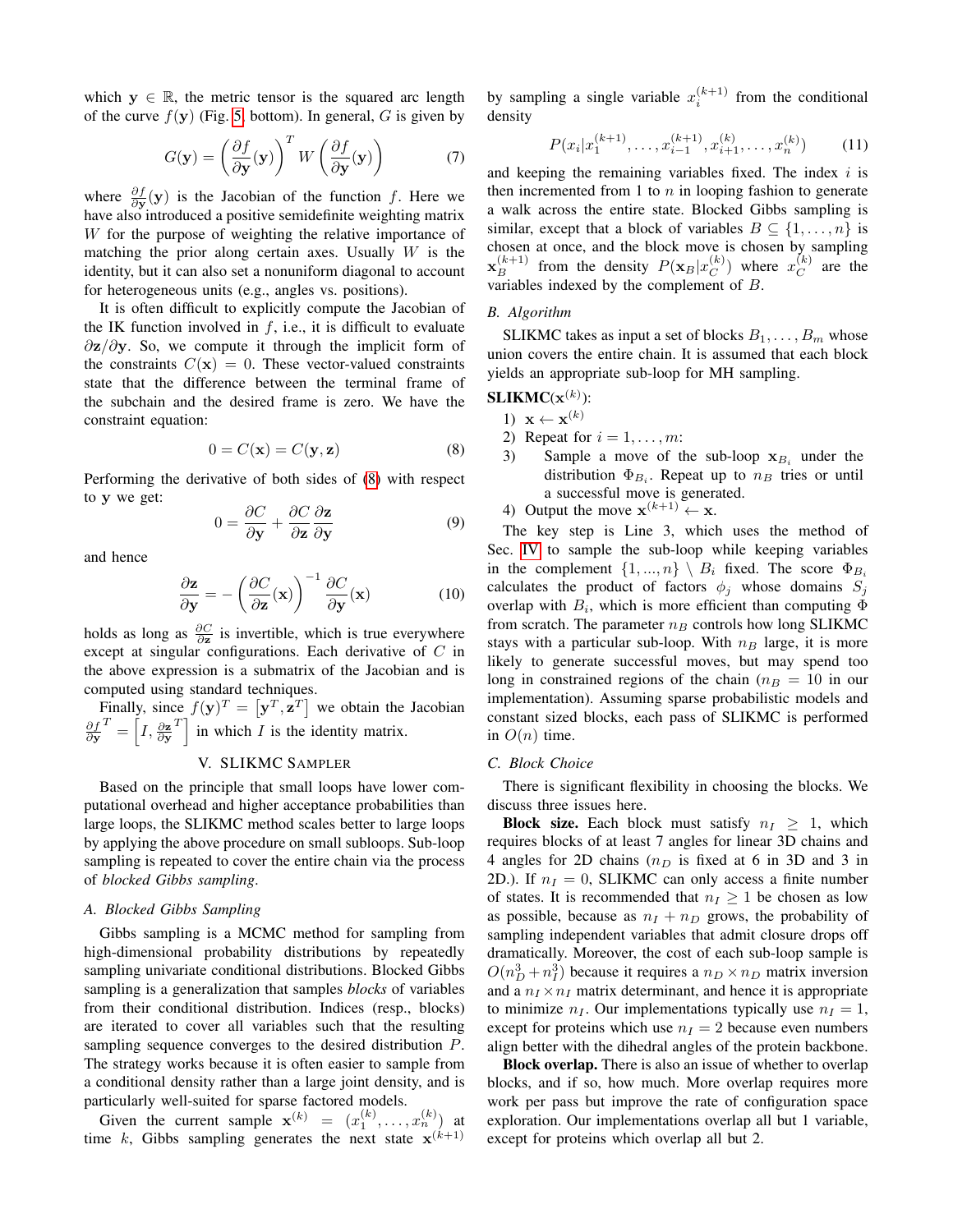

<span id="page-4-0"></span>Fig. 6. Several branching structures may be treated as blocks. Independent chains (shaded) must be chosen to parameterize the manifold of configurations satisfying closed chain constraints (open circles).



<span id="page-4-1"></span>Fig. 7. Sampling configurations of a planar 20-link chain, anchored at the endpoints, with a uniform prior. (Left) Starting from a deliberately bad initial configuration. (Middle) The sequence mixes relatively quickly, but the first 40 samples are biased by the initial configuration and autocorrelate strongly. (Right) A sequence that takes every 40'th sample is effectively independent.

Block topology. Branching structures and free endpoints are treated differently from linear loops. Free-endpoint blocks can be addressed using standard MH. Branches require some care to ensure that independent subchains form a chart of the space of closed-chain configurations (Fig. [6\)](#page-4-0), but are otherwise treated in the same manner using the methods of Sec. [IV.](#page-2-4)

## *D. Test Order, Mixing, and Autocorrelation*

When some factors incur greater computational cost than others, it may be useful to reorder steps in the MH acceptance test. In experiments on a protein, the probability of generating collision-free moves is 78%, but only 0.28% of those moves are accepted. Since collision checking is 60 times more expensive than calculating the remainder of the terms in  $\Phi$ , we obtain an order of magnitude speedup by performing collision detection *after* determining whether it will be accepted.

In all MCMC methods it is important to empirically examine mixing rate and autocorrelation. Mixing refers to the number of iterations needed to "forget" a poor initialization. For proteins, this is not a significant problem because we initialize the chain with the predicted structure in the Protein Databank (PDB), which is typically quite good. Another concern is autocorrelation, which grows stronger as dimensionality increases (Fig. [7\)](#page-4-1). In practice, one must skip samples in order to obtain *effective independence*, which we define as autocorrelation below a given threshold (0.2 is used in our experiments). Skip lengths are determined empirically.

## VI. EXPERIMENTS

Scalability tests on free-endpoint proteins. Although SLIKMC is designed for closed chains, it can also be applied to open chains as well. We applied it to sample configurations for the 108-residue 1B8C protein (2 joints per residue) according to a distribution including atom-atom collisions,



<span id="page-4-2"></span>Fig. 8. 17 samples of 1B8C chain A (108 residues) selected from 170 consecutive samples with skip length 10. (Samples drawn in distinct colors)



<span id="page-4-3"></span>Fig. 9. Time required to obtain one effectively-independent sample on chains with a variety of lengths. Standard MH did not generate even one sample for  $>30$  residues after 30 minutes.

Ramachandran plots, and atom position priors from crystallographic data (Fig. [8\)](#page-4-2). Each sample was generated in approximately 4 s on a Intel i7 2.7 GHz PC with 4 GB RAM

Since standard MH algorithms are applicable to open chains we can compare them to SLIKMC. We sample backbone angles according to a Gaussian proposal distribution with  $\sigma = 1^\circ$ . Fig. [9](#page-4-3) shows the average time needed to obtain one effectively independent sample over ten 30-minute runs for different subchains of 1B8C. Skip lengths are determined empirically. SLIKMC achieves an approximately linear cost per sample, while the cost of standard MH grows exponentially.

Tests on closed chains. We consider a 10-residue protein loop 1AMP181-190. SLIKMC is compared with a samplethen-select method that first samples a set of collision-free configurations and then extracts the top scoring ones. The LoopTK sampler [15] was used here. Both methods generate samples at approximately the same rate. Fig. [10](#page-5-0) shows every 100th sample of our method and the top 20 samples of LoopTK after 5 min computation. Clearly, SLIKMC matches the prior information far more closely.

Branched chains. Branching blocks (Fig. [6\)](#page-4-0) are used to capture non-linear chains (e.g., protein side chains and multiple closed chains). We constructed a human-like 2D chain (Fig. [11\)](#page-5-1) with fixed foot positions. Joint angle priors are given, with mean values at a standing configuration, and